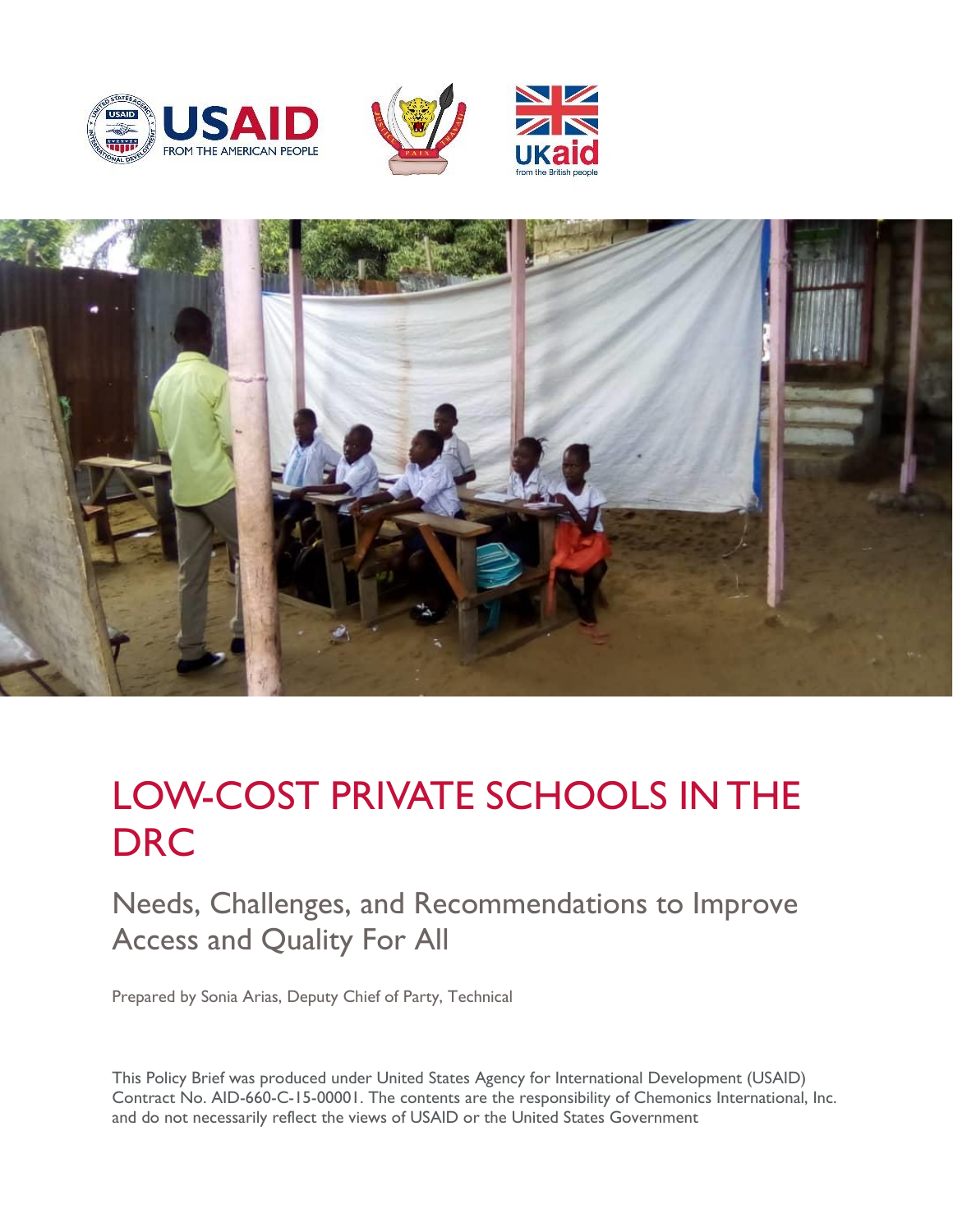USAID, UK Aid, and other development partners working in the education sector in the Democratic Republic of Congo (DRC) as well as other countries, have traditionally supported national partner governments to improve the quality of and access to public education. In 2019, funding streams from donors in the DRC changed in such a way that USAID pivoted its support to low-cost private schools (LCPS). For purpose of this Technical Brief, LCPS are defined as private schools that do not target upper income or elite urban populations, but rather that target low income and/or vulnerable households in

#### **ACCELERE!1**

The goal of A!1 is to improve educational outcomes for girls and boys through improved teaching and learning in national languages and French, reduced barriers to education, and increased transparency of school governance structures.

urban and peri-urban areas where the government has not kept up with demand for education.

This Technical Brief presents the background on the emerging picture of LCPS in low-income countries, and DRC in particular. It also provides an overview of the lessons learned from USAID's ACCELERE!1 project about non-state schools in the DRC. It finally presents recommendations for implementing partners who will be working with LCPS in the future.

#### **LOW-COST PRIVATE SCHOOLS IN LOW-INCOME COUNTRIES**

The United Nations Sustainable Development Goal (SDG) 4.1 states that by "2030, [nations must] ensure that all girls and boys complete free, equitable, and quality primary and secondary education leading to … effective learning outcomes." 1

The Abidjan Principles,<sup>2</sup> adopted in Côte d'Ivoire in February 2019 following a three-year participatory consultation and drafting process,<sup>3</sup> stipulate the human rights obligations of nations to provide public education and to regulate private involvement in education. The Abidjan Principles promise to be the new reference points for governments, educators, and education providers when debating the respective roles and duties of states and private actors in education. The Abidjan Principles further state that the application of the human rights framework to private involvement in education contains a potential tension between government obligations to ensure free quality education and the liberty to establish a private school.

This tension is further exacerbated by the fact that fragile states and sub-Saharan country governments, faced with fast-growing populations, often cannot keep up with the demand. This often leads to a dearth of public schools so private schools fill the gap. Non-state schools already enroll nearly 14 percent of primary school-age students in low-income countries and 24 percent in lower-middle income countries.<sup>4</sup> Countries adopt different policies to address this phenomenon. Some try to regulate and control, with

<sup>&</sup>lt;sup>1</sup> Sustainable Development Goals, "SDG #4 - Quality Education." <https://www.un.org/sustainabledevelopment/education/> (Accessed February 2020)

<sup>&</sup>lt;sup>2</sup> Abidjan Principles on the Right to Education.<https://www.abidjanprinciples.org/> (Accessed February 2020)

<sup>&</sup>lt;sup>3</sup> A Drafting Committee of nine eminent experts led the development of the Abidjan Principles and incorporated the comments from the consultations, with inputs from other experts. More than 50 other recognized experts, a majority of them from the Global South, advised on the text and signed it. [\(The Abidjan Principles](https://www.abidjanprinciples.org/) 2019, p. 5)

<sup>4</sup> UNESCO. (2018). "UIS Stat." [http://data.uis.unesco.org](http://data.uis.unesco.org/) (Accessed January 2020)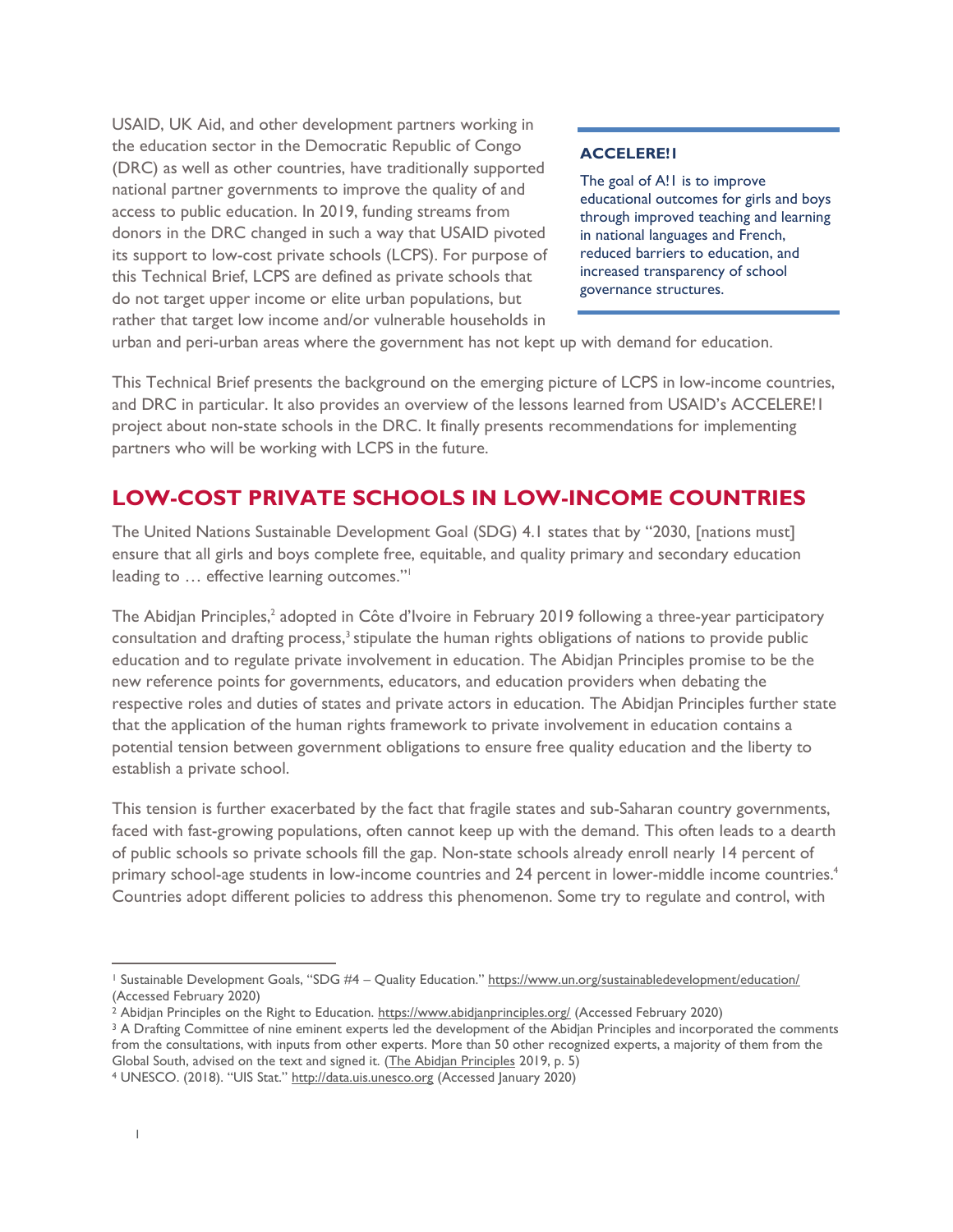more or less success; others fail to even provide the minimum services they owe accredited private schools.

Issues of equity also arise as part of this dynamic. There is little direct evidence of how LCPS compare to public schools in achieving "true" equality of opportunity in education. What is available tends to suggest an ambiguous or negative effect of private provision and financing on equity. There is also weak evidence that private schools provide education to disadvantaged children, and weak to moderate evidence that private schools are financially affordable for the poor and the poorest.<sup>5</sup>

Lastly, the evidence that does exist on private education is geographically weighted to South Asia, with less of an African focus. Insufficient research exists on conflict-affected or fragile states, and the DRC is no exception.<sup>6</sup>

## **LOW-COST PRIVATE SCHOOLING IN DRC**

Since the 1990s, in a context of high demographic pressure and economic crisis, the public education system in the DRC has experienced a steady decline in education quality, insufficient numbers of schools, poor education infrastructure, low remuneration of teachers, and ineffective management of schools.

At the same time, and due in part to the government's inability to keep up with demand, the number of lowcost private schools has grown (see fig.1 for illustrative numbers in a subprovince of Kinshasa). LCPS in DRC, as in other lowincome countries, increasingly offer an alternative to public education for many poor and vulnerable families and are often the only education providers in densely populated urban and periurban areas.



Figure 1: Number of private and public schools in Lukunga, Kinshasa

<sup>&</sup>lt;sup>5</sup> Lipcan, A. MacAuslan, I. and Uppal, V. (2016). "[Publicly financed and sensibly provided:](https://www.opml.co.uk/files/Publications/corporate-publications/working-papers/wp-publicly-financed-sensibly-provided.pdf?noredirect=1) An agnostic framework for managing [public and private education](https://www.opml.co.uk/files/Publications/corporate-publications/working-papers/wp-publicly-financed-sensibly-provided.pdf?noredirect=1)," pp. 25

<sup>6</sup> Overseas Development Institute (2014). "The role and impact of private schools in low-income countries." <https://www.odi.org/publications/10203-role-and-impact-private-schools-developing-countries>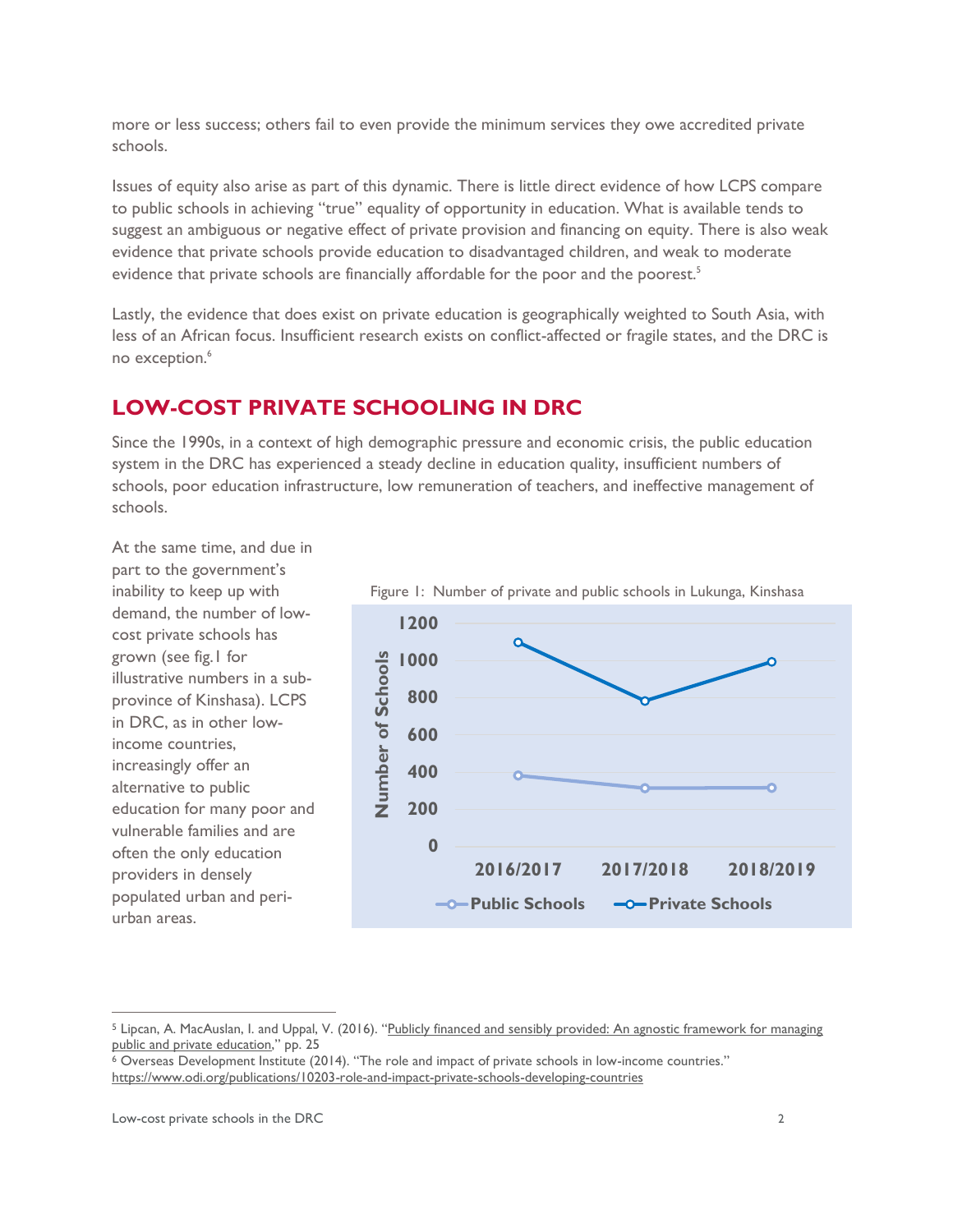Another unique characteristic of the Congolese education system is that 70 percent of public schools are managed and run by religious networks (referred to as "écoles *conventionnées*" and include Catholic, Protestants, Kimbanguistes, and Islamic schools<sup>7</sup>), 20 percent are "écoles non-conventionnées" also run by the government, and 10 percent are private.<sup>8</sup> In both the *conventionnées* and *non-conventionnées* schools, the government still pays teacher salaries. This "Covenant" came about in 1977 to settle long-term tensions between Church and State around contested roles and responsibilities dating back to colonial times. This complex hybrid system has added layers of bureaucracy and provides the rationale to impose even more school fees on already very stretched households.

The DRC's education policy (2014 "Loi cadre") requires all private schools, regardless of their "*conventionnée*" status, to maintain the same standards as public schools, but evidence from a rapid assessment conducted by A1! indicates this is not the case. For example, LCPS targeted by A!!:

- Suffer from the same issues as public schools such as poor infrastructure, low capacity of teachers, lack of materials, and high dropout rates.
- Are not meeting the national standards of teacher quality and hire teachers without the minimum required qualifications.
- Are not accorded the same level of oversight as public schools, even though regulatory frameworks require it.

Though the DRC's own laws and statutes acknowledge the right to education for all and declare its obligation to provide free, inclusive, and quality public education, it is still far from achieving SDG goal 4.1 and is by no means in compliance with the Abidjan Principles. Notwithstanding the



*"… we need sufficient teaching materials and textbooks ... and we need teachers' training in reading and writing but also in math and science".* 

Joseph Matina,Teacher **at CS Biko** 

fact there are high quality private schools in DRC, most LCPS observed by A!1 are insufficiently regulated, standards are not applied, and inequality may be exacerbated. Given the still challenging socioeconomic conditions that prevail in the DRC, this situation is unlikely to improve any time soon. The DRC will continue to be faced with fast-growing populations, will not be able to meet the growing demand for public education, and the need for LCPS will continue to grow.

<sup>7</sup> Application of school fees in DRC dates back to 1992 when a stop-gap measure to pay teacher salaries during a teacher strike was never lifted. Ref: Cambridge Education. "[The School Fees Landscape in the DRC ACCELERE!2](https://www.eduquepsp.education/wp-content/uploads/2019/10/A2-School-Fees-report-FINAL-DRAFT.pdf)." p. 6.

<sup>8</sup> *Evaluation prospective de l'appui du PME à l'education au niveau des pays; 2019 (forthcoming).*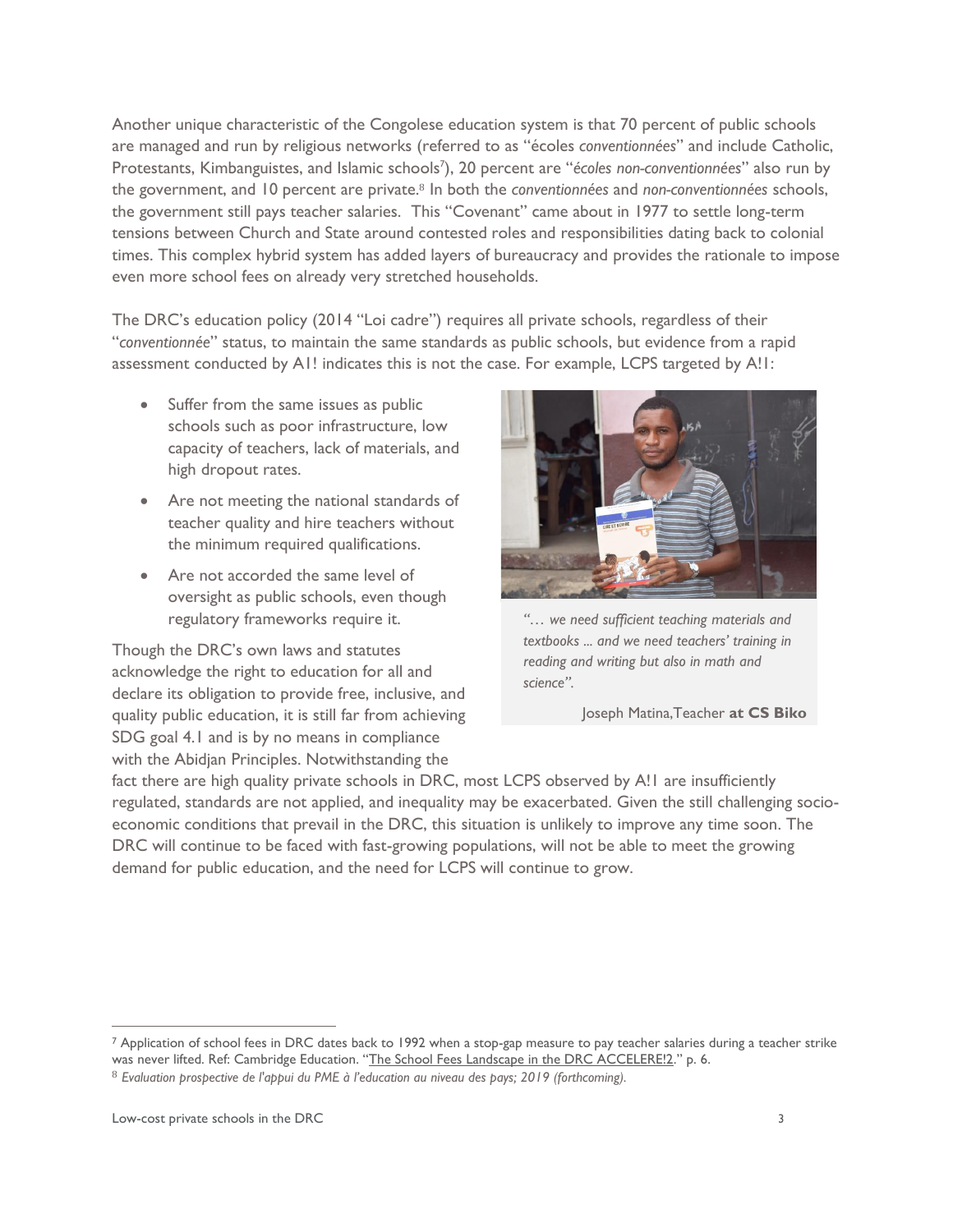#### **CHALLENGE**

The question therefore becomes, how can funders and implementing partners support countries such as the DRC to meet the pressing demands of education without exacerbating inequalities between and/or within private and public sectors? This issue is also part of the current education policy debates, especially in the context of growing commercialization of education throughout Africa. The Global Partnership for Education,<sup>9</sup> for example, has opted to not fund for-profit provision of education. USAID's education policy (see text box), on the other hand, views investment in non-state schools as critical to meeting the ever-increasing demand for education. USAID calls for a focus on equitable<sup>10</sup> improvements in learning for vulnerable populations rather than heightening inequalities, and to build capacity of partner governments to provide stewardship, oversight, and appropriate safeguards for non-state providers and publicprivate partnerships in education."<sup>11</sup>

#### **USAID POLICY ON NON-STATE SCHOOLS**

"There is a need, and opportunity, to invest in and engage with non-state schools to help ensure all children and youth in developing countries receive a quality education." USAID encourages Missions and implementing partners to "provide evidence and technical leadership on issues of non-state schools and providers to measurably and equitably improve learning outcomes…. It is essential that reforms in this area focus on equitable improvements in learning and educational outcomes for marginalized and vulnerable populations, rather than exacerbating inequalities."

## **BUILDING THE EVIDENCE BASE OF LOW-COST PRIVATE SCHOOLS TO INFORM FUTURE PROGRAMMING IN THE DRC**

The USAID/UK Aid-funded ACCELERE!1 (A!1) project began to work with and support 1,578 targeted low-cost private schools in 6 provinces of DRC in 2019. Having worked only with public schools for the first four years of the project, A! I needed to learn about LCPS in the DRC. In April 2019, A! I conducted a rapid learning needs assessment<sup>12</sup> that consisted of classroom observations in 26 purposefully sampled schools (four of which included accelerated learning centers) in Haut Katanga, Kasai Central, Equateur, and Kinshasa Provinces. A!1 tested 740 students in reading and writing in national languages as well as in French and interviewed and observed 74 teachers. Summary findings include:

- Grades 1 and 2 students in private schools demonstrate low scores in reading fluency and comprehension in local languages and in French.
- Teachers report teaching in French because of the lack of teaching and learning materials in Congolese languages.
- Teachers are not recruited in accordance with national standards and are hired and fired at the whim of the school proprietor.

<sup>9</sup> Edwards, S. (June 2019). "Education advocates claim 'groundbreaking' victory on latest GPE decision." Devex. <https://www.devex.com/news/education-advocates-claim-groundbreaking-victory-on-latest-gpe-decision-95110> <sup>10</sup> Education in Crisis & Conflict Network. (2019). "[Putting Equity at the Center of Education in Crisis and Conflict](https://www.eccnetwork.net/resources/putting-equity-center-education-crisis-and-conflict)." (Technical Brief), p. 3[. https://www.devex.com/news/education-advocates-claim-groundbreaking-victory-on-latest-gpe-decision-95110.](https://www.devex.com/news/education-advocates-claim-groundbreaking-victory-on-latest-gpe-decision-95110)

<sup>&</sup>lt;sup>11</sup> USAID. (2018). "[USAID Education Policy](https://www.usaid.gov/sites/default/files/documents/1865/2018_Education_Policy_FINAL_WEB.pdf)." pp. 22-23.

<sup>12</sup> Rapport sur l 'Etude pédagogique, April 20, 2019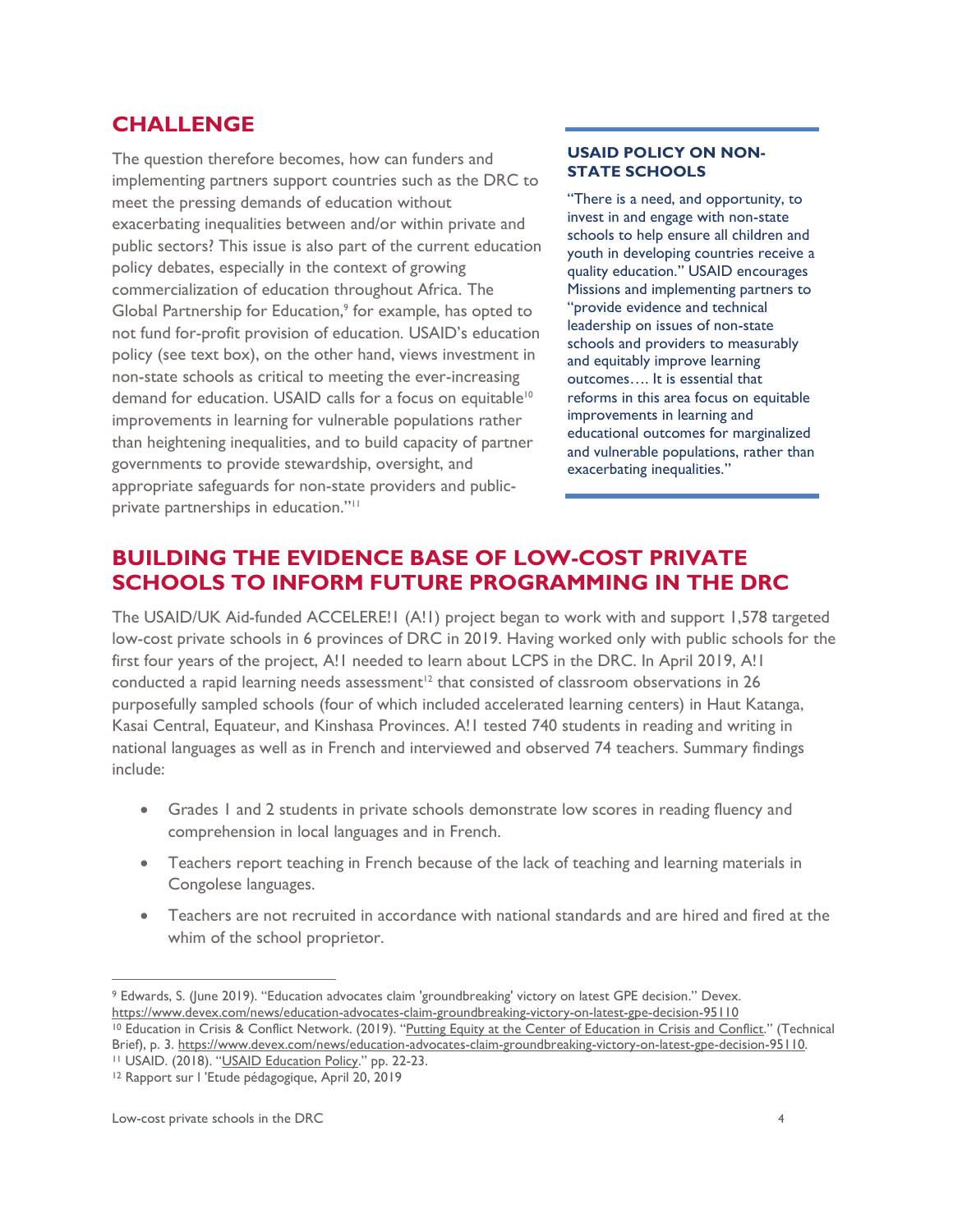- Private school teachers teach reading and writing separately (rather than as complimentary subjects as mandated by the national curriculum) and are not aware of the five recommended reading competences also mandated in the national curriculum.
- The minimum number of hours of instruction is not being applied.
- Teaching and learning materials are insufficient.
- Public inspectors charge a fee to private schools to conduct inspections and to train private school teachers, contrary to education law.
- Parent-School Associations, which should be in place in accredited schools according to the *Loi Cadre* (National Education Policy), seemed to be non-existent.
- School infrastructure, including classrooms and toilets, is very poor.
- Instructional and managerial oversight of the school is insufficient to support quality teaching and learning.

A!1 is supporting targeted low-cost private schools to improve the quality of their educational offerings and the functioning of their schools through the provision of teaching and learning materials, teacher professional development, and capacity building of school leadership and private school associations. As part of this capacity building, A!1 is training LCPS leadership, associations, and authorities on the laws and statutes regulating low-cost private education so that they can provide the proper oversight and safeguards to ensure quality and equitable education for all.



*"In private schools, a child in Year 2 is able to read a sentence and write a word compared to that of public school ... private schools at reasonable cost help because there are available where there are no public schools … school fees in the private school at reasonable costs are slightly higher than fees in public school."*

> Maman Agnès, Parent of a student at CS Biko, Kinshasa

More remains to be done and learned to advance quality and equitable education within the publicprivate education sphere in the DRC and inform future programming. A!1 is conducting a survey in Kinshasa Province to begin to answer the following questions:

- What drives parents or caregivers and households to choose private over public schools? Is the choice based on perceived quality differences, security issues, or simply a matter of accessibility?
- What features of a school are important to them and influence their choice?
- What do parents know about the teaching and learning conditions in the school they are sending their children to in terms of access, safety, cost, education quality, or school management?
- How do parents compare private to public school costs and quality of education?

Low-cost private schools in the DRC 5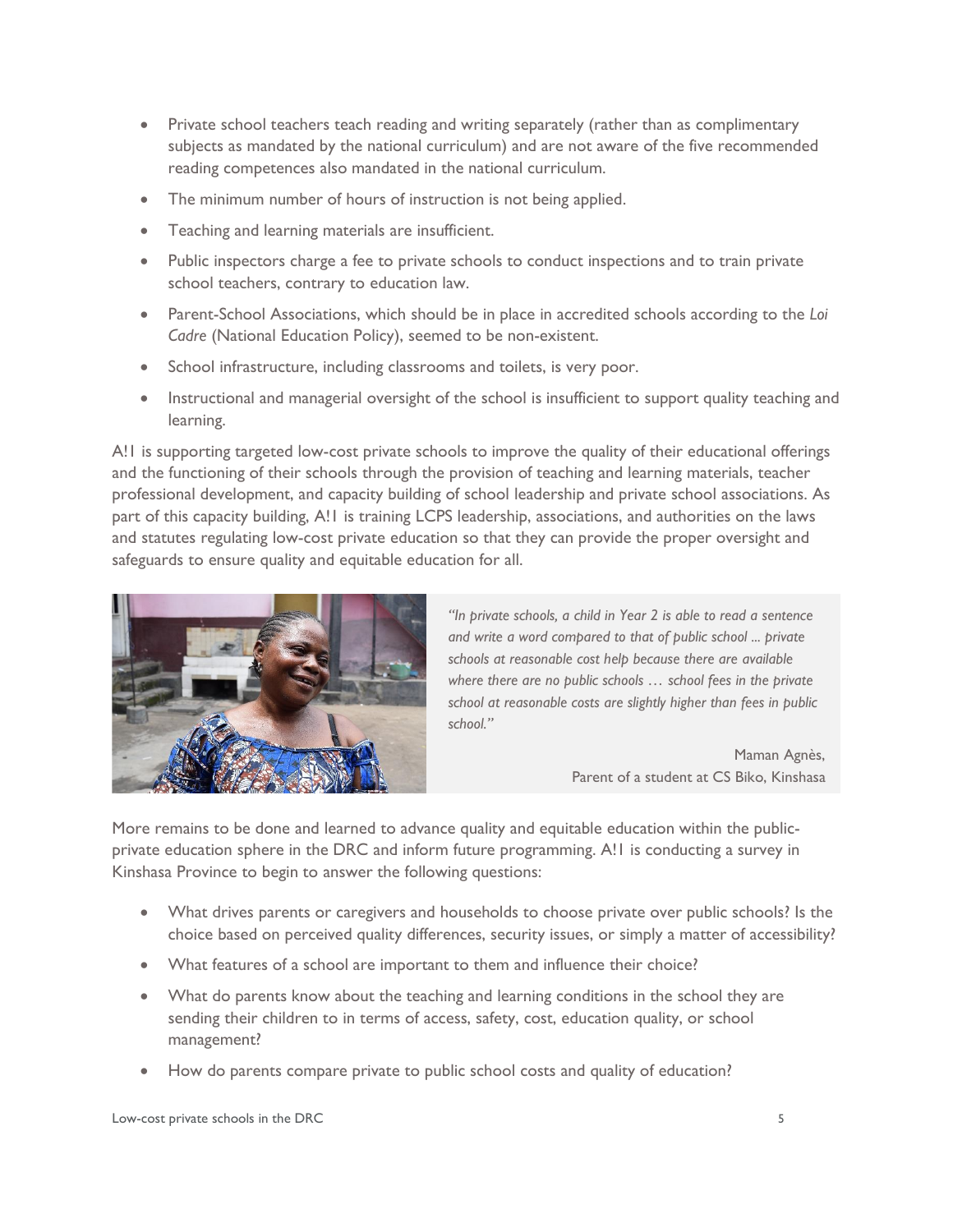Through this survey, A!1 hopes to learn about how the education needs of vulnerable households are met and whether low-cost private schools are in a position to provide equitable access to schooling for children from poor families. This in turn will begin to contribute to the evidence-base on whether lowcost private schooling can meet the need of vulnerable families in the DRC and whether these schools can be affordable.

#### **PATH FORWARD TO ADVANCE EQUITY IN EDUCATION IN THE DRC**

While more remains to be learned, existing data and evidence point to several key actions that funders, implementers, and government can take to improve access and quality of LCPS in the DRC. Outlined below is preliminary guidance for the Government of the DRC (GDRC), donors, agencies, and practitioners on how to best support the low-cost private education sector while not undermining the public sector mandate and its corollary of equity.

**Continue to support both private and public education in the DRC:** In the past, funders have been hesitant to support private education systems for the very reasons outlined in the UN SDGs and the Abidjan Principles, namely, that states must provide free public education for all. Thus, funders in the past have opted to support public education initiatives only. However, because the growing numbers of private schools emerging in the lowest income areas of large urban areas will not abate any time soon and because private schools hold some promise to address issues of access, donors should support lowincome private schools to ensure that they meet the minimum requirements and standards of quality education. Moreover, supporting LCPS with the right set of policies and guidelines can further strengthen a source of resilience that already exists within communities.

**Continue to advocate for elimination of school fees**: The evidence worldwide is compelling that the elimination of school fees leads to increased access and retention of poor and vulnerable populations. <sup>13</sup> The issue of school fees in DRC is serious.<sup>14</sup> President Félix Tshisekedi's government has begun to address it, and funders and implementing partners must do as much as possible to support this essential step of the government's path to self-reliance. This will be the most effective and sustainable way to ensure equity of education for all students. Examples of critical steps the GDRC can take include an in-depth review of the "*conventionné*" system where religious networks administer 80 percent of public schools as well as their own private schools. This system creates parallel administrative systems, preventing transparency and leading to additional layers of school fees unrelated to education needs.<sup>15</sup>

Elimination of school fees will lead to budget shortfalls as teacher salaries and operating costs will need to be replaced. Funders and implementing partners should continue to work with and support the GDRC for long-term funding of teacher salaries as the current support is certainly helpful, but not sufficient to cover the budget shortfalls.

<sup>13</sup> Education Equity Research Initiative. (2016). "[Fair Financing Policy Compendium](http://www.educationequity2030.org/resources-2/2017/1/5/fair-financing-policy-compendium)."

<http://www.educationequity2030.org/resources-2/2017/1/5/fair-financing-policy-compendium>

<sup>&</sup>lt;sup>14</sup> Cambridge Education. (2017). "[The School Fees Landscape in the DRC ACCELERE!2](https://www.eduquepsp.education/wp-content/uploads/2019/10/A2-School-Fees-report-FINAL-DRAFT.pdf)," p 3.

<sup>&</sup>lt;sup>15</sup> Cambridge Education. (2017). "[The School Fees Landscape in the DRC ACCELERE!2](https://www.eduquepsp.education/wp-content/uploads/2019/10/A2-School-Fees-report-FINAL-DRAFT.pdf),", p. 14.